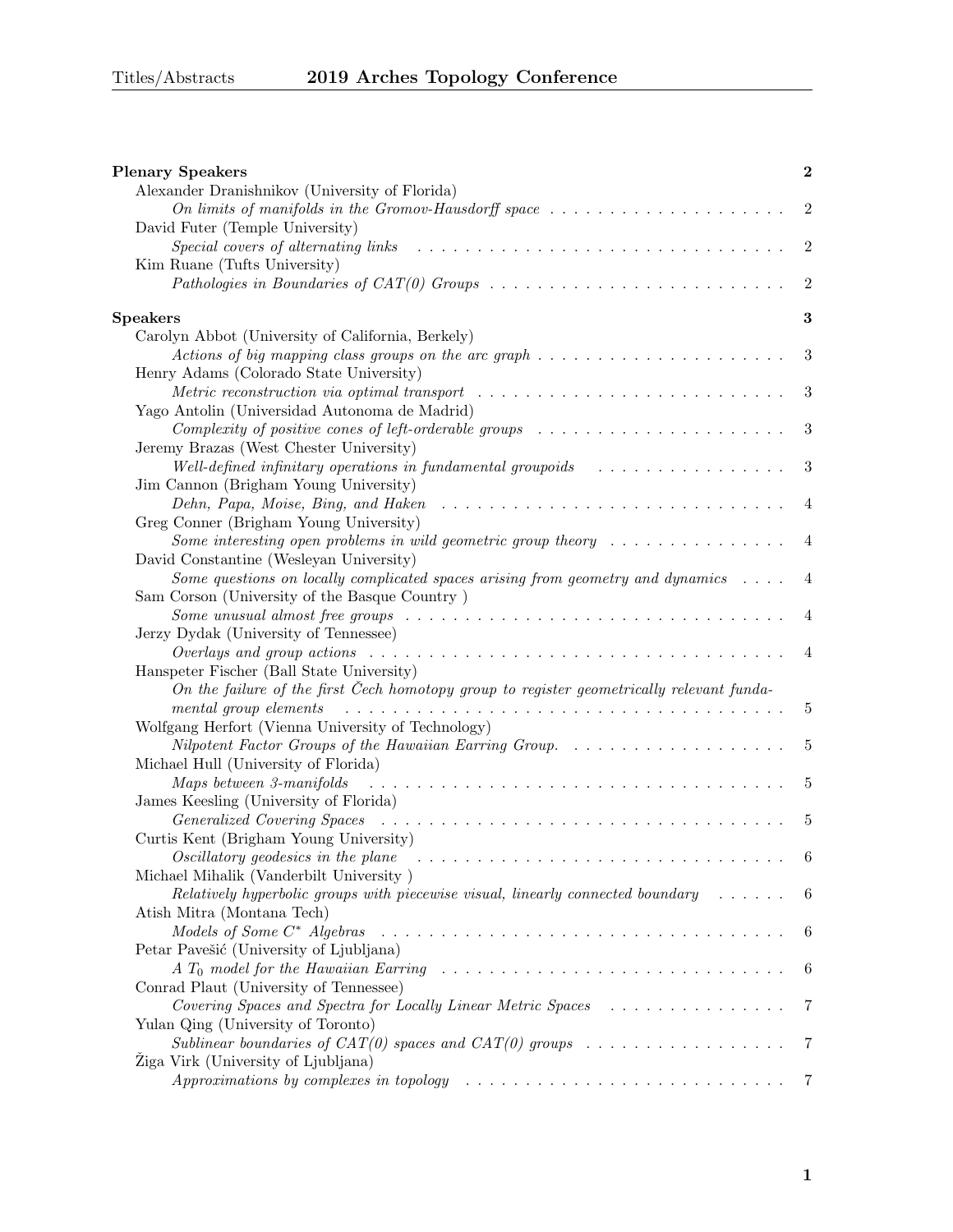# <span id="page-1-0"></span>Plenary Speakers

# <span id="page-1-1"></span>Alexander Dranishnikov (University of Florida)

On limits of manifolds in the Gromov-Hausdorff space

Abstract: First, we state two questions originated in Riemannian geometry. Next, we present reformulations of those questions in the language of general topology. Finally, we answer both questions using the machinery of algebraic topology. This is joint work with S. Ferry and S. Weinberger.

# <span id="page-1-2"></span>David Futer (Temple University)

Special covers of alternating links

Abstract: The "virtual conjectures in low-dimensional topology, stated by Thurston in 1982, postulated that every hyperbolic 3-manifold has finite covers that are Haken and fibered, with large Betti numbers. These conjectures were resolved in 2012 by Agol and Wise, using the machine of special cube complexes. Since that time, many mathematicians have asked how big a cover one needs to take to ensure one of these desired properties.

We begin to give a quantitative answer to this question, in the setting of alternating links in  $S<sup>3</sup>$ . If an alternating link L has a diagram with n crossings, we prove that the complement of L has a special cover of degree less than (n!). These special covers have smaller degree than the previously known non-abelian covers of most link complements. As a corollary, we bound the degree of the cover required to get Betti number at least k. This is joint work with Edgar Bering.

# <span id="page-1-3"></span>Kim Ruane (Tufts University)

Pathologies in Boundaries of CAT(0) Groups

Abstract: We will discuss boundaries of CAT(0) groups and some of the pathologies that occur here that do not occur in the setting of hyperbolic groups. We will begin with definitions and examples and end with several open questions that are of current interest.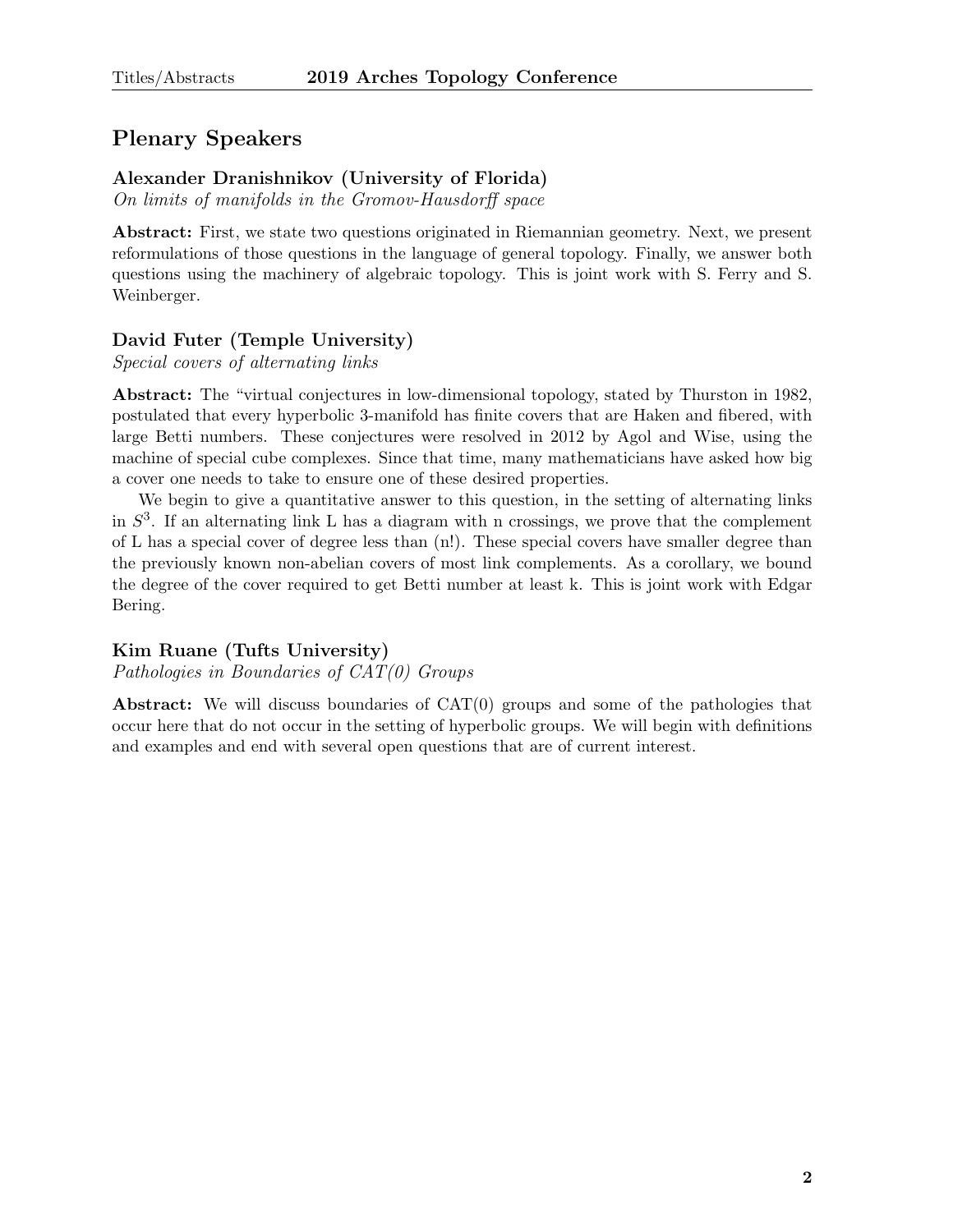# <span id="page-2-0"></span>Speakers

# <span id="page-2-1"></span>Carolyn Abbot (University of California, Berkely)

Actions of big mapping class groups on the arc graph

Abstract: Given a finite-type surface (i.e., one with finitely generated fundamental group), there are two important objects naturally associated to it: a group, called the mapping class group, and an infinite-diameter hyperbolic graph, called the curve graph. The mapping class group acts by isometries on the curve graph, and this action has been extremely useful in understanding the algebraic and geometric properties of mapping class groups. One particularly important class of elements of the mapping class group are those which act as loxodromic isometries of the curve graph; these are called "pseudo Anosov" elements. Given an infinitetype surface with an isolated puncture, one can associate two analogous objects: the so-called big mapping class group, and the (relative) arc graph. In this talk, we will consider the action of big mapping class groups on the arc graph, and, in particular, we will construct an infinite family of "infinite-type" elements that act as loxodromic isometries of the arc graph, where an infinite-type element is one which is not supported on any finite-type subsurface. This is joint work with Nick Miller and Priyam Patel.

# <span id="page-2-2"></span>Henry Adams (Colorado State University)

Metric reconstruction via optimal transport

**Abstract:** Given a sample of points X in a metric space M and a scale  $r > 0$ , the Vietoris-Rips simplicial complex  $VR(X; r)$  is a standard construction to attempt to recover M from X up to homotopy type. A deficiency is that  $VR(X; r)$  is not metrizable if it is not locally finite, and thus does not recover metric information about M. We remedy this shortcoming by defining the Vietoris-Rips metric thickening  $VR^{m}(X; r)$  via the theory of optimal transport. When M is a Riemannian manifold, the Vietoris-Rips thickening satisfies Hausmann's theorem  $(VR<sup>m</sup>(M; r)$ is homotopy equivalent to M for r sufficiently small) with a simpler proof: homotopy equivalence  $VR^{m}(M;r) \rightarrow M$  is now canonically defined as a center of mass map, and its homotopy inverse is the (now continuous) inclusion map  $M \to VR^m(M;r)$ . We will also discuss the Vietoris-Rips thickenings of circles and n-spheres. This is joint work with Michal Adamaszek and Florian Frick.

# <span id="page-2-3"></span>Yago Antolin (Universidad Autonoma de Madrid)

Complexity of positive cones of left-orderable groups

Abstract: A group is left-orderable if it has a total order invariant under left multiplication. The set of elements greater than the identity is called the positive cone of the order. Positive cones are semigroups and they fully determine the order. One can ask how complicated this set could be. Can a positive cone be a finitely generated? Can a positive cone be given by a finite state automata? Be will see that answers to some of this questions are related to the geometry of the group. The talk is based on an ongoing work with Cristobal Rivas.

# <span id="page-2-4"></span>Jeremy Brazas (West Chester University)

Well-defined infinitary operations in fundamental groupoids

Abstract: Non-commutative infinite products arise naturally in the context of fundamental groups and groupoids of spaces of metric spaces lacking simply connected covering spaces.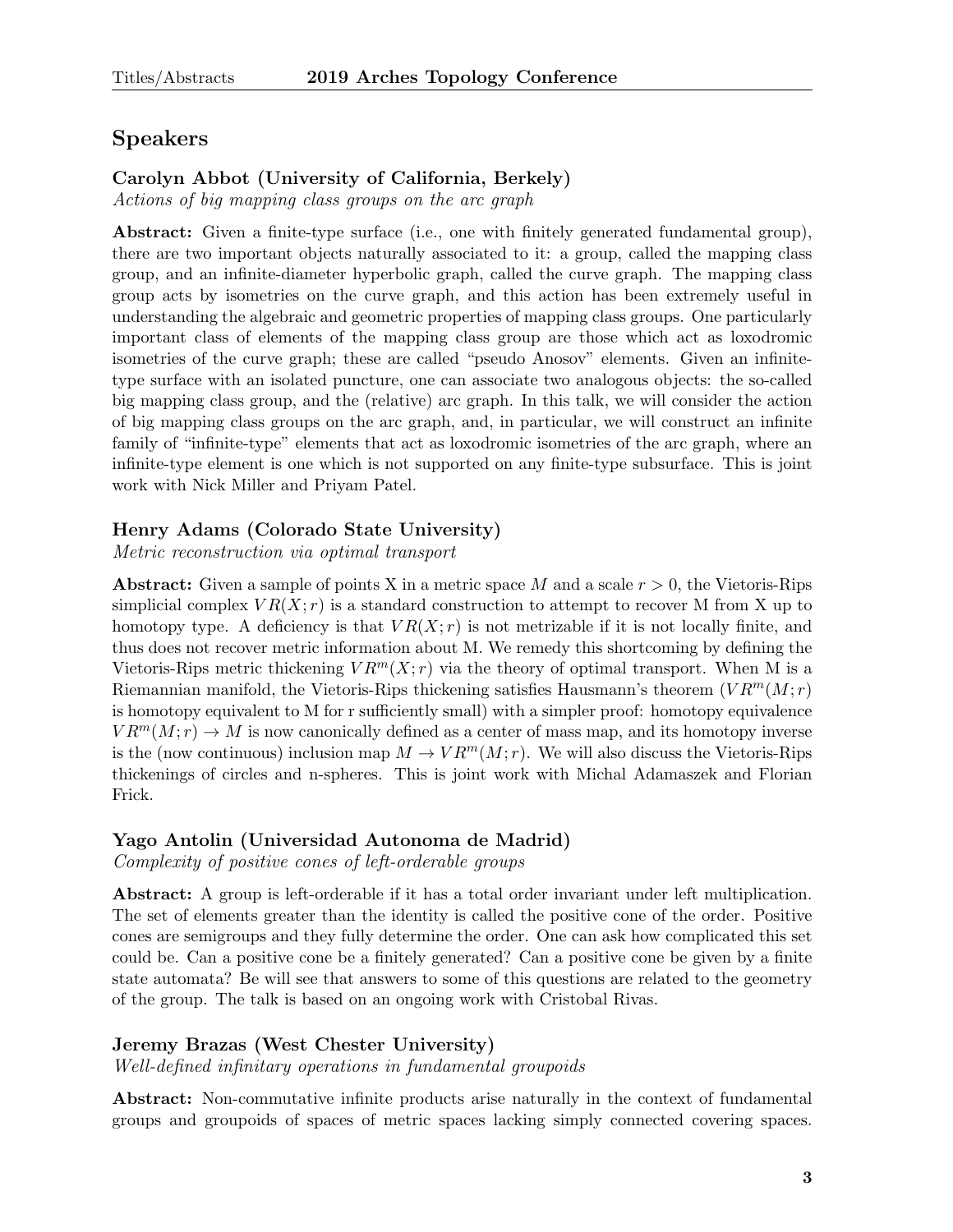We characterize the well-definedness of these operations with a view towards Katsuya Eda's question: "does every Homotopically Hausdorff Peano continuum admit a generalized universal covering?" In particular,  $X$  is homotopically Hausdorff if and only if infinite grou(oid) products  $\prod_{\ell \in \mathcal{L}} [\alpha_{\ell}]$  formed over scattered countable orders  $\mathcal{L}$  are well-defined. In contrast, a space X admits a generalized universal covering if and only if infinite groupoid products formed over all countable orders  $\mathcal{L}$  (possibly with a dense suborder) are well-defined.

# <span id="page-3-0"></span>Jim Cannon (Brigham Young University)

Dehn, Papa, Moise, Bing, and Haken

Abstract: Revisiting the Foundations of 3-Manifold Theory

#### <span id="page-3-1"></span>Greg Conner (Brigham Young University)

Some interesting open problems in wild geometric group theory

Abstract: In this talk, I will discuss some interesting open problems in wild geometric group theory.

#### <span id="page-3-2"></span>David Constantine (Wesleyan University)

Some questions on locally complicated spaces arising from geometry and dynamics

Abstract: In this talk I will present a few questions about locally complicated spaces that arise from trying to do geometry and dynamics in these settings. In particular, 1-dimensional spaces as examples of topologically locally complicated spaces, and CAT(k) spaces as examples of 'locally complicated geometry' will be the focus of the talk. I will present a few theorems which attempt to generalize results from smooth dynamics and geometry to these spaces, and some questions that have arisen in the process of proving these theorems which may be of interest. This talk will feature joint work with Jean-Francois Lafont and Daniel Thompson.

#### <span id="page-3-3"></span>Sam Corson (University of the Basque Country )

Some unusual almost free groups

Abstract: Almost free groups (groups whose subgroups of smaller cardinality are free) have been a subject of study over the last 60 years. Some such groups can be made to satisfy further conditions which are satisfied by free groups, while still failing to be free. Principles of combinatorial set theory generally play a role in such constructions. I'll give a review of almost free groups and present a very recent result.

#### <span id="page-3-4"></span>Jerzy Dydak (University of Tennessee)

Overlays and group actions

Abstract: Overlays were introduced by R.H.Fox as a subclass of covering maps. We offer a different view of overlays: it resembles the definition of paracompact spaces via star refinements of open covers. One introduces covering structures for covering maps and  $p: X \to Y$  is an overlay if it has a covering structure that has a star refinement.

We prove two characterizations of overlays: the first one using existence and uniqueness of lifts of discrete chains, the second one as maps inducing simplicial coverings of nerves of certain covers. We use those characterizations to improve results of Eda-Matijević concerning topological group structures on domains of overlays whose range is a compact topological group.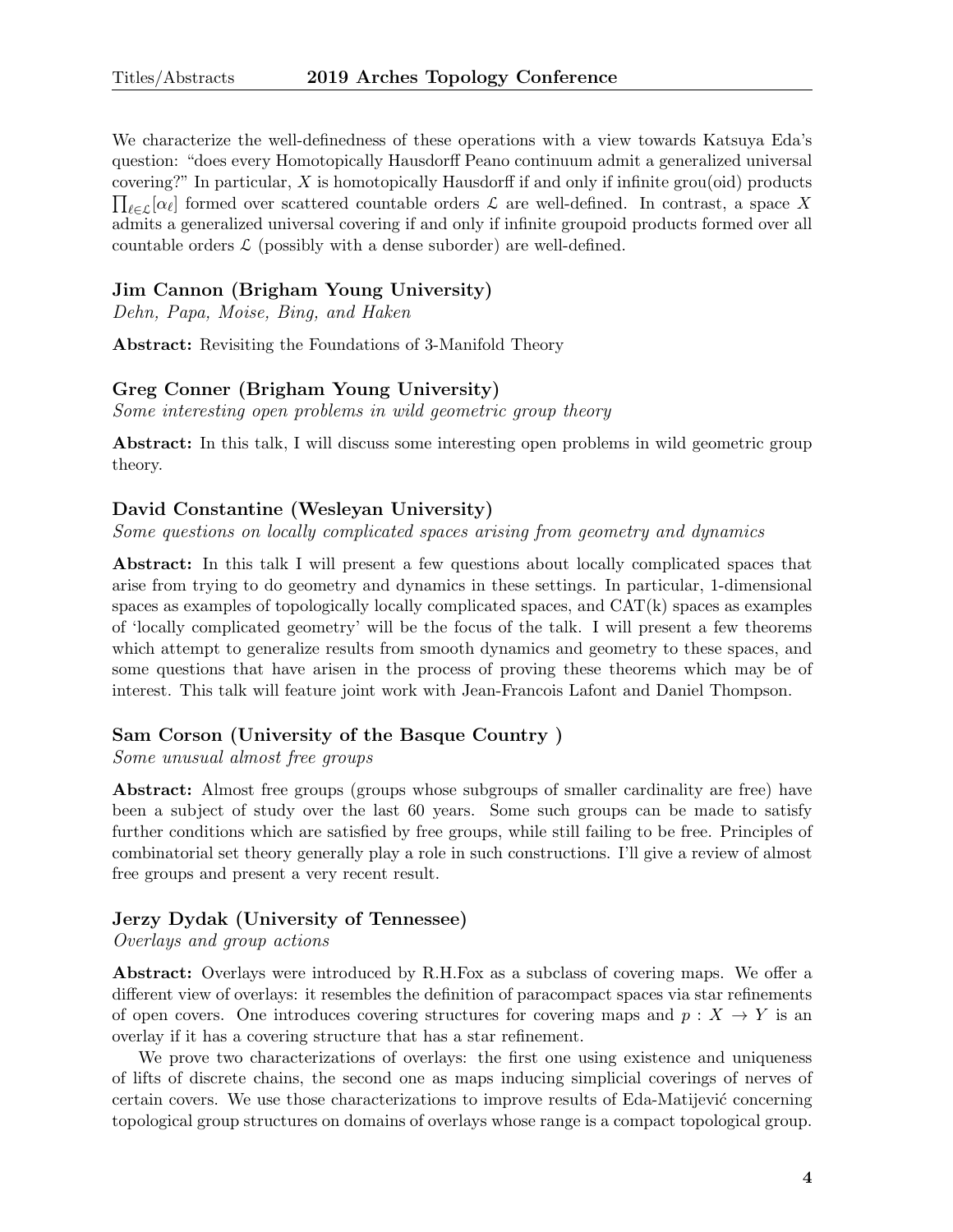In case of surjective maps  $p : X \to Y$  between connected metrizable spaces, we characterize overlays as local isometries:  $p: X \to Y$  is an overlay if and only if one can metrize X and Y in such a way that  $p|B(x, 1): B(x, 1) \to B(p(x), 1)$  is an isometry for each  $x \in X$ .

#### <span id="page-4-0"></span>Hanspeter Fischer (Ball State University)

On the failure of the first Cech homotopy group to register geometrically relevant fundamental group elements

**Abstract:** We present a space  $\mathbb P$  for which the canonical homomorphism  $\pi_1(\mathbb P,p) \to \check{\pi}_1(\mathbb P,p)$ from the fundamental group to the first Cech homotopy group is not injective, although it has all of the following properties: (1)  $\mathbb{P}\backslash\{p\}$  is a 2-manifold with connected non-compact boundary; (2)  $\mathbb P$  is connected and locally path connected; (3)  $\mathbb P$  is strongly homotopically Hausdorff; (4)  $\mathbb P$ is homotopically path Hausdorff; (5)  $\mathbb P$  is 1-UV<sub>0</sub>; (6)  $\mathbb P$  admits a simply connected generalized covering space with monodromies between fibers that have discrete graphs; (7)  $\pi_1(\mathbb{P}, p)$  naturally injects into the inverse limit of finitely generated free monoids otherwise associated with the Hawaiian Earring. This is joint work with Jeremy Brazas.

#### <span id="page-4-1"></span>Wolfgang Herfort (Vienna University of Technology)

Nilpotent Factor Groups of the Hawaiian Earring Group.

Abstract: We study certain nilpotent class 2 and class 3 factor groups of the Hawaiian Earring Group G. With its help we establish the known structure theorem for the Abelianization of G. For a group G we define the T-kernel, where T is any given group generated by 2 elements, and we denote by  $K_c$  the corresponding T-kernel in  $\tilde{F}$ , where  $\tilde{F}$  is the inverse limit of free groups  $F_n$  on *n* generators for  $n \uparrow \infty$  then the following can be shown:

For  $c \leq 2$  we let T be the free nilpotent class c group generated by 2 elements. Then one has  $GK_c = \hat{F}$  while  $GK_3$  is a proper subgroup of  $\hat{F}$ . We shall point out consequences for certain fibrations over the Hawaiian Earring.

Joint work with G. Conner, C. Kent, and, P. Pavesič

#### <span id="page-4-2"></span>Michael Hull (University of Florida)

Maps between 3-manifolds

Abstract: We study the maps between compact 3-manifolds by considering the induced homomorphisms between fundamental groups, and we prove that these sets of homomorphisms satisfy a group-theoretic analogue of the Hilbert Basis Theorem. We apply this theorem to give a descending chain condition on  $\pi_1$ -surjective maps between compact 3-manifolds, answering a question of Reid-Wang-Zhou. This is joint work with D. Groves and H. Liang.

## <span id="page-4-3"></span>James Keesling (University of Florida)

Generalized Covering Spaces

Abstract: We give several examples of useful generalized covering spaces. The first class of such spaces is motivated by the Hilbert-Smith Conjecture. The fundamental groups of these spaces are profinite Abelian groups.

The second class of examples comes from an attempt to produce pseudo-random number generator using hyperbolic toral automorphisms. There is value in doing this on the infinite torus.

In both cases, being able to work with such generalized covering spaces makes life easier.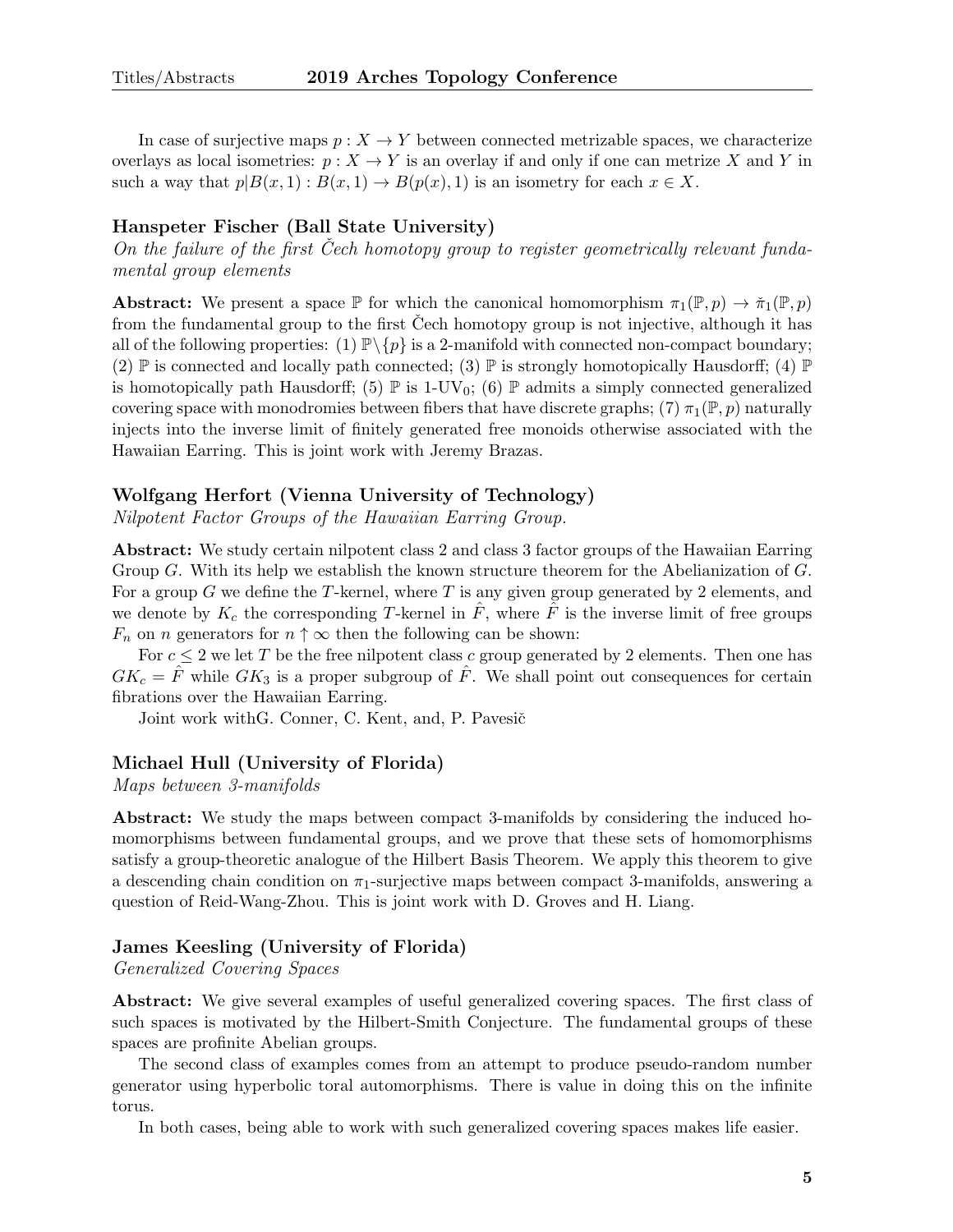### <span id="page-5-0"></span>Curtis Kent (Brigham Young University)

Oscillatory geodesics in the plane

Abstract: Cannon, Conner, and Zastro introduced an oscillatory function in their proof that planar and one-dimensional sets are aspherical. The showed that homotopy classes of paths in a one-dimensional space have unique representatives with minimal oscillation which vary continuously. We will show that oscillatory geodesics exists in planar Peano continua and use this to show that the homotopy type of a map from a Peano continuum into a planar set is determined by the induced homomorphism on fundamental groups. As a corollary, the fundamental group is a perfect invariant of homotopy type for planar Peano continua.

#### <span id="page-5-1"></span>Michael Mihalik (Vanderbilt University )

Relatively hyperbolic groups with piecewise visual, linearly connected boundary

Abstract: A metric  $d$  on the path connected space  $X$  is linearly connected if there is a constant K such that for any  $x, y \in X$  there is a path between x and y of diameter less than or equal to  $Kd(x, y)$ . If d is linearly connected then X is locally path connected. The graph of  $f(x) = \frac{\sin(x)}{x}$  for  $x \in (0,1]$  and  $f(0) = 0$  is not linearly connected with the subspace (of  $\mathbb{R}^2$ ) metric. In an attempt to extend certain classical rigidity results to word hyperbolic groups, Bonk and Kleiner have shown that any visual metric on the boundary of a 1-ended word hyperbolic group is linearly connected. McKay and Sisto show that a visual metric on the boundary of a 1-ended relatively hyperbolic group with no cut point is linearly connected, BUT if peripheral cut points are present, then it is know that the visual metric is NOT linearly connected, even though the boundary is locally path connected. When peripheral cut points occur, the relatively hyperbolic group decomposes into a graph of groups and (under mild assumptions) the vertex groups are relatively hyperbolic, without cut points. In this talk, we consider such boundaries with peripheral cut points and such decompositions. We construct a new metric on the boundary that agrees with a visual one on the limit set of each vertex group (where one expects linear connectivity), and show the new metric is (globally) linearly connected. In a sense, this metric is close as possible to the non-linearly connected visual metric, but linearly connected itself. Joint work with Matthew Haulmark.

#### <span id="page-5-2"></span>Atish Mitra (Montana Tech)

Models of Some C<sup>\*</sup> Algebras

Abstract: I will discuss some techniques that helps us construct geometric models of some  $C^*$ algebras and will present examples that demonstrate our geometric approach.

This is joint work with K. Austin.

# <span id="page-5-3"></span>Petar Pavešić (University of Ljubljana)

 $A T_0$  model for the Hawaiian Earring

Abstract: Michael McCord in 1966 proved that for each finite simplicial complex  $K$  there is a finite  $T_0$  topological space  $X(K)$  such that K and  $X(K)$  have the same weak homotopy type. McCord's theory was recently revived by May, Minian, Barmak and others as a tool to attack several long-standing conjectures on equivariant simple homotopy types and on balanced group presentations. In this talk we will extend McCord's approach to construct a  $T_0$  model for the Hawaiian Earring and other related spaces.